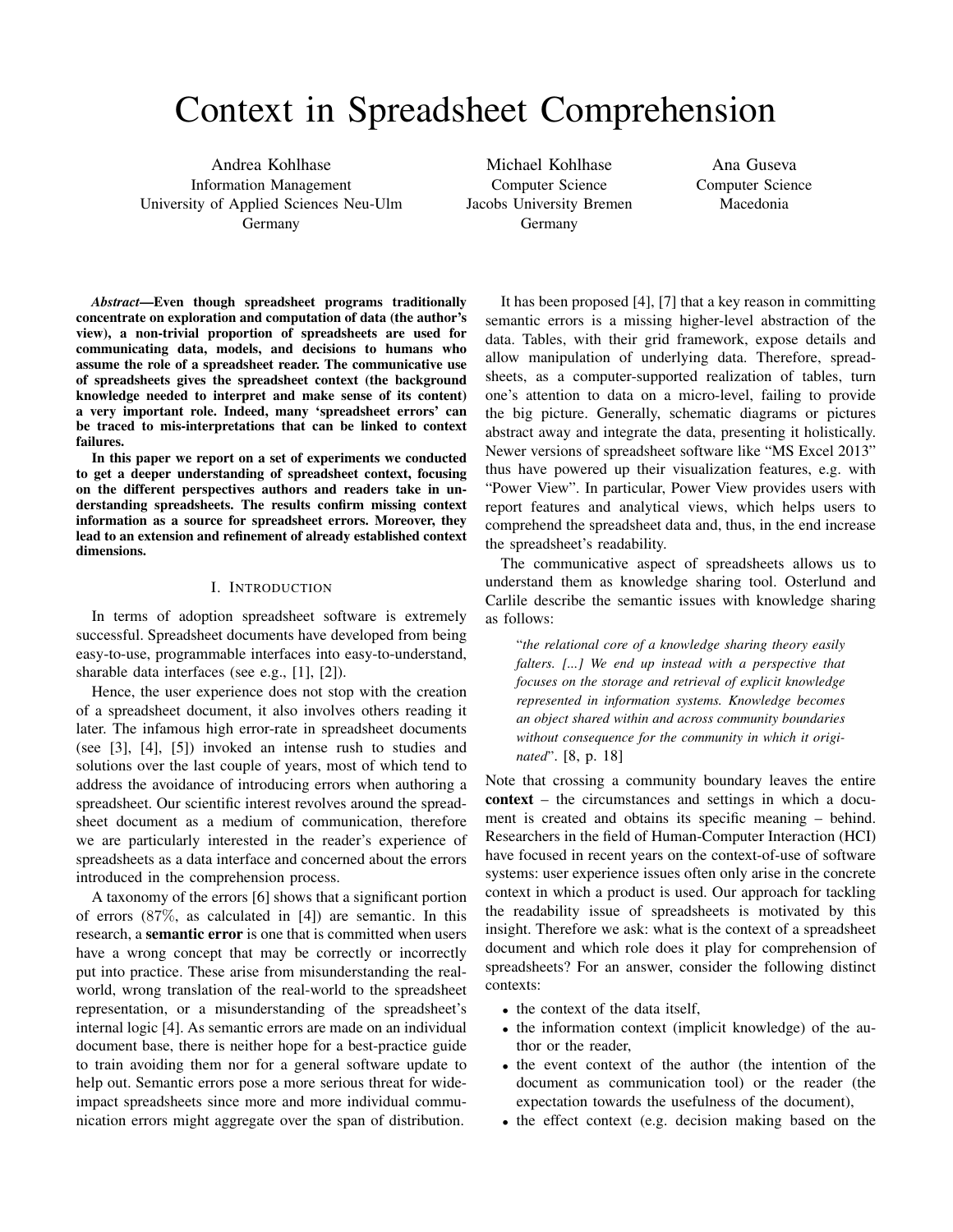

Fig. 1: From Mere Glyphs To Valuable Knowledge

document).

Note that the clear distinction between authors and readers is only an analytical one. We are well aware that authors turn into readers after a short while even for their own documents and, vice versa, that the motivation of readers might consist in searching for copy-able parts to author their very own spreadsheets. Nevertheless, the context can be clearly distinguished where wide-impact, local boundary-leaving spreadsheets are concerned.

Probst et al. (see [9]) posit that glyphs, data, information, and knowledge can be seen as stages of a pipeline (shown in Fig. 1) being defined by the respective context.

In particular, they argue that *glyphs* are just a set of characters or symbols like  $\{0,9,5\}$ , without any structure. A first set of rules imposed on the glyphs — the syntax context — then yields *data* which can be handled by machines. Spreadsheet values are data and as such they can be computed by the calculation engine of a spreadsheet software. For obtaining meaning from such data we still need another component: the context of meaning. Usually, we discern data from *information* by viewing information as data with a meaning. Davenport and Prusak think of information "*as data that makes a difference*" [10]. Data becomes information if a user can interpret the data in regard to a specific goal, that is a local meaningful context like using the string '0,95' as number in an equation concerning exchange rates in our example. In contrast, information becomes *knowledge*, if a user can interpret the information in regard to a global context of meaning like understanding the exchange rate equation in the area of specific market behavior with respect to change of exchange rates. Therefore, the role of context for a spreadsheet consists in turning mere values into content. We can even say that we get the more content the more context there is. So far, the context which allows spreadsheets to communicate information is contained in the table, row and column headers and sometimes in added comments.

Unfortunately, more often than not a spreadsheet can neither be properly understood nor used, unless one looks beyond the spreadsheet data itself to the broader background knowledge within which it is embedded (see for instance [11]). This contextual knowledge is thus a frame and provides means for the spreadsheet's appropriate interpretation.

In this paper we are aiming at a better understanding of what spreadsheet context is, refining and extending a previous study presented in [7]. Here, we compare spreadsheet authors' understanding of context to spreadsheet readers'; they turn out to be very different. As the complexity of a spreadsheet document might be a relevant distinction with regard to context, we presented readers and authors with a simple and a complex spreadsheet. In Section II we survey previous research concerning semantic spreadsheet errors, in Section III we present the details, results and interpretation of our study and we conclude in Section IV.

# II. STATE OF THE ART

There is on-going research [12], [7], [13] on ways to reduce spreadsheet errors. Some approaches [3], [6] focus on identifying best practices for error prevention, while others [12], [13] tackle the root problem and concentrate on empowering spreadsheets with better ways of interaction.

Regarding error prevention, the approach is in understanding common errors, so that they may be avoided. Much research has shown that errors may not be eliminated completely, but rather, reduced [3]. Best practices for this are often proposed based on good software development principles. For instance, one suggestion is having a full system development life cycle with requirements analysis and design stages (both of which are largely skipped). Other tactics, such as layout-planning, cell-protection, even modular design, have been suggested to protect against some errors, yet, all of these do not address another problem - that of the semantic errors committed.

Nardi and Miller noticed a relevant feature of spreadsheets in [1]: they are not "single-user applications". In particular, they are used in the work environment as collaboration tool and as means of communication to exchange and combine domain knowledge and programming expertise. Even though "*the visual clarity of the spreadsheet table exposes the structure and intent of users' models, encouraging the sharing of domain knowledge*" [14], this doesn't mean that there is no information loss in the sharing process. As Hendry and Green in [15] point out, "*the main resources available to spreadsheet users to improve comprehensibility are to use titles and to arrange the layout carefully*". These resources may be sufficient for simple spread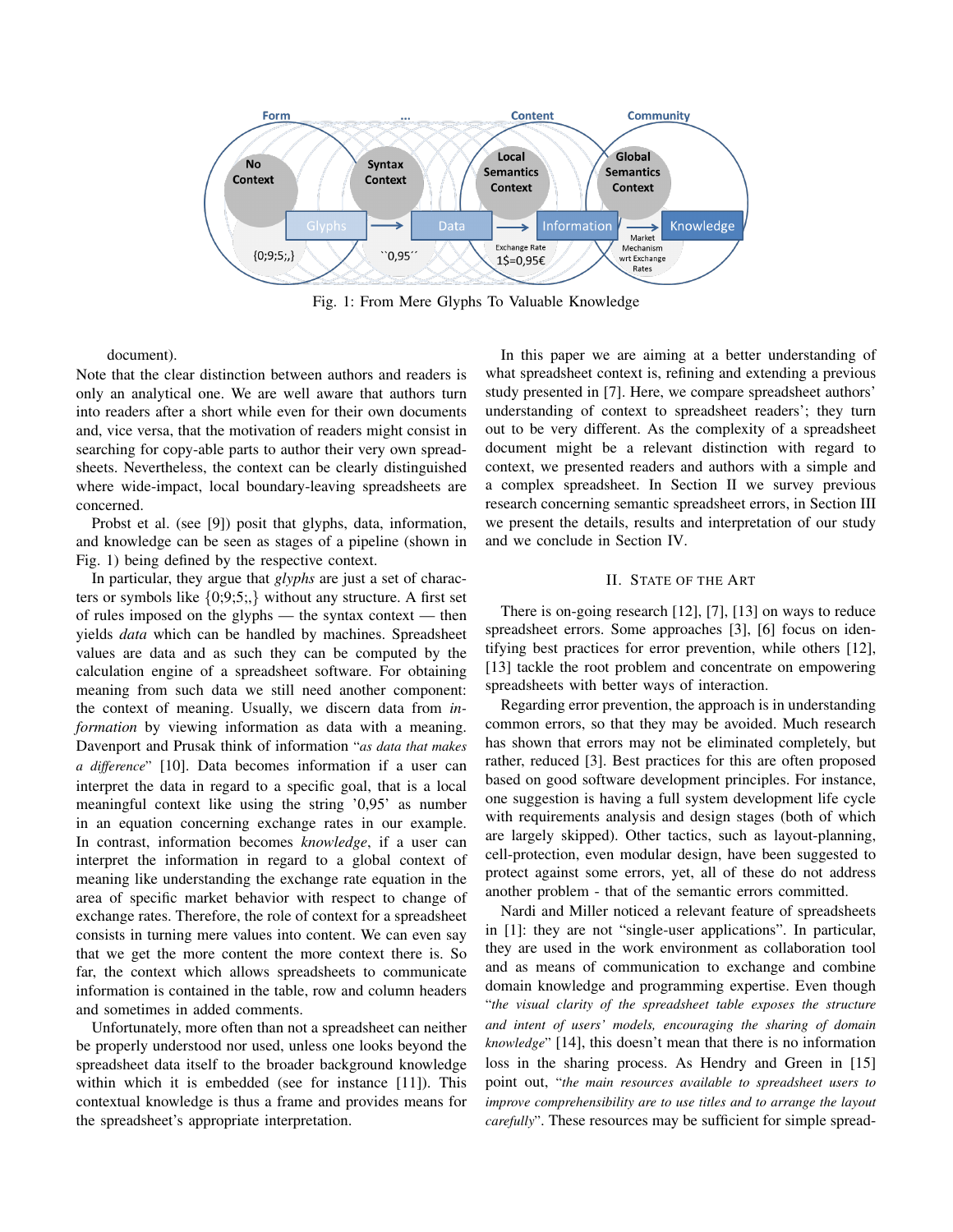sheets, but for complex ones they fail as the high semantic error rate in [4] indicates.

To address this problem, Green et al. argued in [16] that a solution might be a "*browsable description level*" to provide more context. Essentially, a scheme for attaching descriptions in which attributes and relationships can be recorded and later searched for. It is effective in understanding and reusing code, which in this case is a large and complex body of information. Hendry and Green [15] have imported this idea to spreadsheet design. "CogMap", a user assistance tool developed for this purpose, provides capabilities for simple annotation of spreadsheets with 'tags', which can later be filtered in colorcoded views. Tagging and annotating regions of spreadsheet data provide simple, off-hand taxonomies, but cannot describe richer information structures as ontologies can.

In fact, ontologies have found their way in many spreadsheet user assistance tools. For example, "RightField" [17] is an open source application that provides a mechanism for embedding ontology annotation support in Excel spreadsheets. Another such tool is our own "SACHS" system [12] with which ontology-based enhancement of some context aspects can be developed. A reader, in turn, can be informed about these aspects later on: the system allows the author to state his/her domain knowledge in a structured ontology which the SACHS integrates into the spreadsheet in form of adapted help texts. [7] show that authors describing implicit knowledge, use a mix of the following context dimensions:

- Definition (conceptual) a thorough description of the meaning
- Purpose (conceptual) the intention, i.e. why a specific information is put there
- Assessment of Purpose an interpretation of the purpose so that it allows drawing conclusions/actions
- Assessment of Value an interpretation of data so that it allows for making judgement e.g. "if the ratio is close to 100% everything is fine"
- Formula description of data by specifying how it was computed (what function)
- Provenance the source of the data i.e. how it was obtained (direct measurement, computation, import etc.).
- History explanation of how the spreadsheet was changed over time

On the other end of the communication pipeline stand the spreadsheet readers. As we observe in [18] research so far has accented usability problems for developers of spreadsheets, whereas the readers are largely overlooked. [18] tries to remedy this and studies how how readers perceive information offered in spreadsheets. The spreadsheet authors' context dimensions in [7] and the readers' information models in [18] are the starting point of this study.

## III. THE STUDY

The study we report on is based on a Bachelor Thesis project conducted by Ana Guseva in [19] under the other authors' close supervision. We use the data collected there, but refine the interpretation in this paper.

We conducted 6 interviews with three participants representing each target group:

- Authors who have developed the particular or a similar spreadsheet, thus are experts in the spreadsheet knowledge domain, and
- Readers who are only moderately familiar with the spreadsheet knowledge domain, but are directly affected by the spreadsheet and therefore motivated to read it.

All participants were technologically fluent in computer use and had at least basic experience with spreadsheet technology. The interviews were then transcribed into 27 pages of interview material.

Each interview covered 2 test cases each of which centered around a distinct spreadsheet. These spreadsheets were developed in 2010 for budget planning in a research project and are currently still in use:

- Complex As a complex spreadsheet we used a cluttered spreadsheet that contains
	- numerous data spread over multiple screens,
	- complex formulae for calculations making use of the more advanced functions offered by the computation engine, and
	- multiple nested data dependencies;
- Simple Our simple spreadsheet is
	- neatly organized on one screen,
	- uses only basic formulae drawing on basic functions like sum and divide, and
	- containing only direct and somewhat expected data dependencies like the ones in a total sum.

The choice of these different kinds of spreadsheets was intended to investigate the influence of spreadsheet complexity on the presence and relevance of the specific context. The distinctions allow us to judge how successfully the authors' context knowledge is transferred to the readers via the spreadsheet document. The data collection procedures involved tape recorded interviews. The interviews were conversational in style, they intended to capture the users' understandings in their own words and communication style. A fixed set of open-ended questions was presented to each user, yet the questions were asked as they arose naturally in the context of the conversation.

In particular, the exact interview procedure used is a variant of the Wizard of Oz (WOZ) technique [20], in which participants are given the impression that they are interacting with a program, when in fact the program is operated by an invisible human – the wizard. It is popular in the fields of experimental psychology, human factors, ergonomics, linguistics, and interface and usability engineering [21].

The approach taken extends the application of the WOZ technique, by reversing it. Previously used in [7], the Reverse Wizard of Oz experiment, puts the participant in the position of an ideal spreadsheet system, while the investigator interacts with it, asking for help. It enables the investigator to act as if she is unfamiliar with the test spreadsheet, and thus, allows her to ask the participant to thoroughly and in detail explain the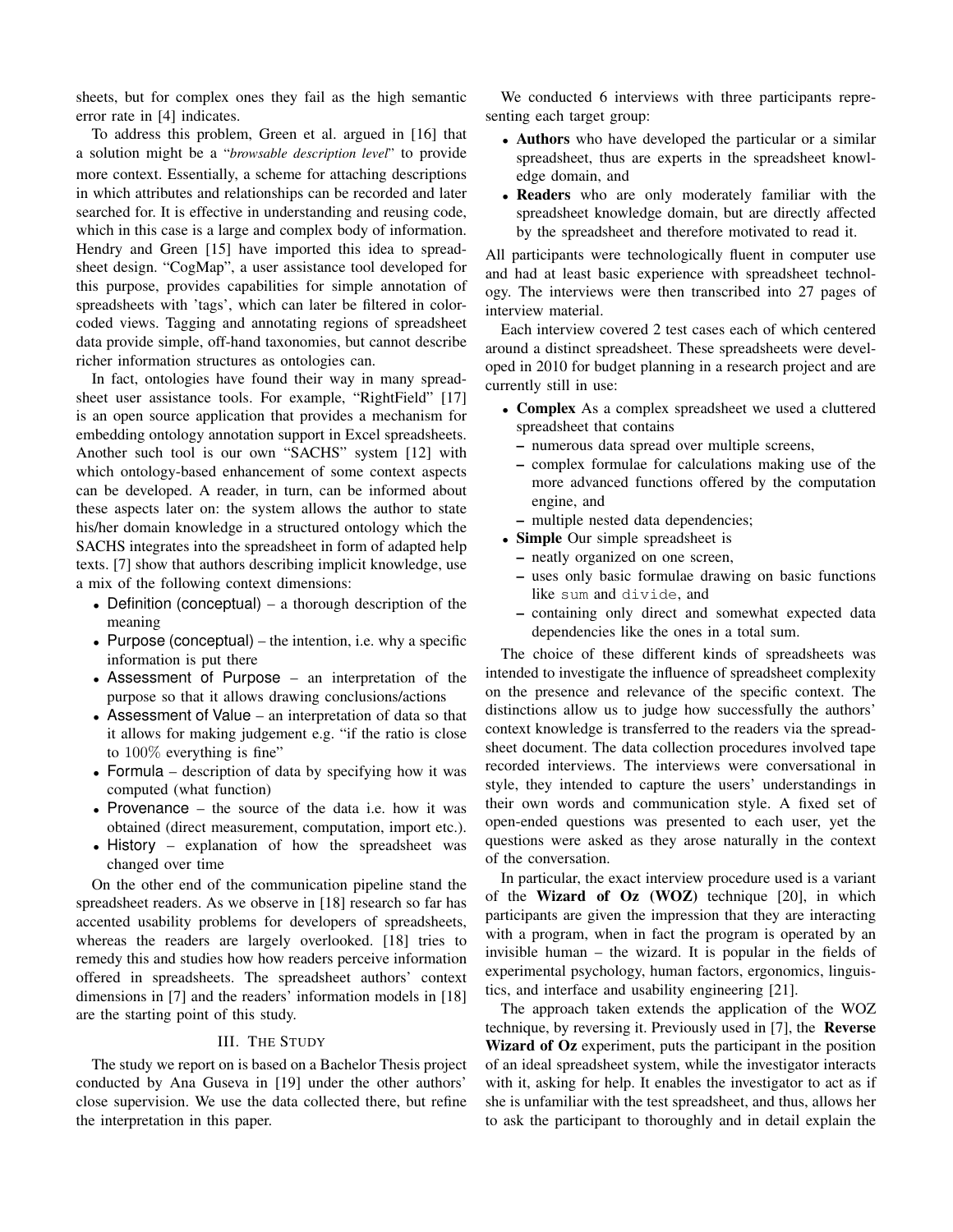spreadsheet. This in turn, elicits the participant's contextual knowledge.

# *A. Data Analysis Method: Card Sorting*

The next step in the investigation procedure was the card sorting. As [22] puts it, "*Card sorting is a technique to understand relationships between items, to group items into dimensions, and to understand users' mental models of item organization*".

Traditionally, card sorting is used in designing information architecture, workflows, menu structure and web-site navigation paths. It involves many participants sorting a given set of cards according to their best understanding. In this research only the investigator sorted the cards. Effectively, here the card sorting reflects the investigator's mental model of what the participants had in mind.

To obtain cards the interview data was split up into units called knowledge items, i.e., the smallest, still meaningful parts of sentences extracted from the transcribed interview. Here are some examples:

- "*All the costs [G11-23] are summed up in [G24]*".
- "*I think that's a summary table of the above.*"
- "*You can do it and insert another column (if you need to add more partners).*"

Note that each knowledge item carries one complete piece of information, so we created a card for each knowledge item. A total of 319 cards were generated from the interview material.

As is the practice in open coding [23], [21], [24], the cards were compared with others for similarities and differences. In this way, conceptually similar cards were grouped together to form dimensions and subdimensions. Making use of constant comparisons guarded against the researcher's bias and achieved both greater precision (the grouping of like and only like phenomena) and consistency (always grouping like with like) [23]. The dimensions<sup>1</sup> were then given labels, depending on the conceptual notion they denoted. Once identified, dimensions and their properties became the basis for sorting the next cards. In sorting the next card, notice was taken of similar cards already present in other dimensions. In fact, during this process comparative questions were used, such as: 1) What is the essence of this card?, 2) How does it compare to the previous cards?, 3) How does it differ from the previous cards?, 4) Does it fit in any previous dimension?

It must be noted, that a single card, if necessary, was placed under one or more dimensions. Additionally, if during the sorting, a previously sorted card was noticeably no longer fit for a dimension, it was moved to another dimension where it belonged. An additional closed card sorting (which verifies dimensions) followed the open card sorting (which creates new dimensions) to further consolidate the results.

## *B. Data Analysis: Context Dimensions*

The intermediate result of a card sorting process consists of a set of card piles. These piles represent the distinct dimensions of the context space of spreadsheets. Here, a total of 319 cards (knowledge items) were sorted into 14 piles.

In the next step each pile is labeled, so that we get a set of names for distinct context dimensions. In Table I these are shown together with the defining question(s) for each respectively.

| Dimension           | Ouestion                           |
|---------------------|------------------------------------|
| <b>STATEMENT</b>    | What is it? (read keyword)         |
| <b>REPHRASING</b>   | What is it? (rephrase keyword)     |
| DEFINITION          | What is it? (formal definition)    |
| <b>BY-EXAMPLE</b>   | Example?                           |
| <b>EVALUATION</b>   | Is it good?                        |
| FORMULA             | How is it calculated? (function)   |
| <b>PROVENANCE</b>   | From where?                        |
|                     | How is it calculated? (dependency) |
| REASON              | How come?                          |
|                     | Why is it so?                      |
| <b>HISTORY</b>      | Has it changed?                    |
| <b>ORGANIZATION</b> | Where is it?                       |
| USAGE               | What should we do with it?         |
| PURPOSE             | For what do we need it?            |
| SIGNIFICANCE        | Is it important?                   |
| OTHER)              | n/a                                |

TABLE I: Dimensions and Corresponding Questions

The dimensions in grey were so small, that we dropped them in the following to prevent confusion.

In Table II we listed the occurrence rate  $c_{\text{DIMENSION}}/c$  of cards belonging to a respective context dimension differentiating by user role and the complexity level of the spreadsheet, where  $c_{\text{DIMENSION}} =$  number of cards in resp. context dimension and  $c = 319 =$  total number of cards. Note that some cards were sorted into multiple dimensions.

|                     | Complex |          | Simple  |         |
|---------------------|---------|----------|---------|---------|
| Dimension           | Authors | Readers  | Authors | Readers |
| <b>STATEMENT</b>    | 13.8%   | 27.6%    | 14.1%   | 30.3%   |
| <b>REPHRASING</b>   | 35.9%   | 25.9%    | 22.5%   | 30.3%   |
| <b>DEFINITION</b>   | 13.1%   | 6.9%     | 9.9%    | 6.1%    |
| <b>BY-EXAMPLE</b>   | 36.6%   | $15.5\%$ | 39.4%   | 24.2%   |
| <b>EVALUATION</b>   | 28.3%   | 1.7%     | 31.0%   | 3.0%    |
| <b>FORMULA</b>      | 8.3%    | 10.3%    | 8.5%    | 9.1%    |
| <b>PROVENANCE</b>   | 29.0%   | 24.1%    | 40.8%   | 27.3%   |
| <b>HISTORY</b>      | 2.8%    | $0.0\%$  | 0.0%    | 0.0%    |
| <b>ORGANIZATION</b> | 20.0%   | 13.8%    | 8.5%    | 3.0%    |
| <b>PURPOSE</b>      | 15.2%   | $0.0\%$  | 11.3%   | 3.0%    |
| <b>SIGNIFICANCE</b> | 13.8%   | 6.9%     | 12.7%   | 0.0%    |
| <b>OTHER</b>        | 0.7%    | 37.9%    | 2.8%    | 27.3%   |

TABLE II: Relevance of Dimensions given by Occurrence Rates  $c_{\text{Dimension}}/c$ 

#### *C. Data Interpretation: Context for Comprehension*

In this section we interpret the context dimensions found in the card sorting with respect to their occurrence rate for authors vs. readers (see Fig. 2) or relative to the complexity of the spreadsheet (see Fig. 3). Additionally, for each dimension we provide an exemplary knowledge item.

*1)* STATEMENT*:* This category contains knowledge items that repeated the facts contained in the spreadsheet that were obvious to the user, for example,

<sup>&</sup>lt;sup>1</sup>Note that we use the term "dimension" to be consistent with  $[7]$ .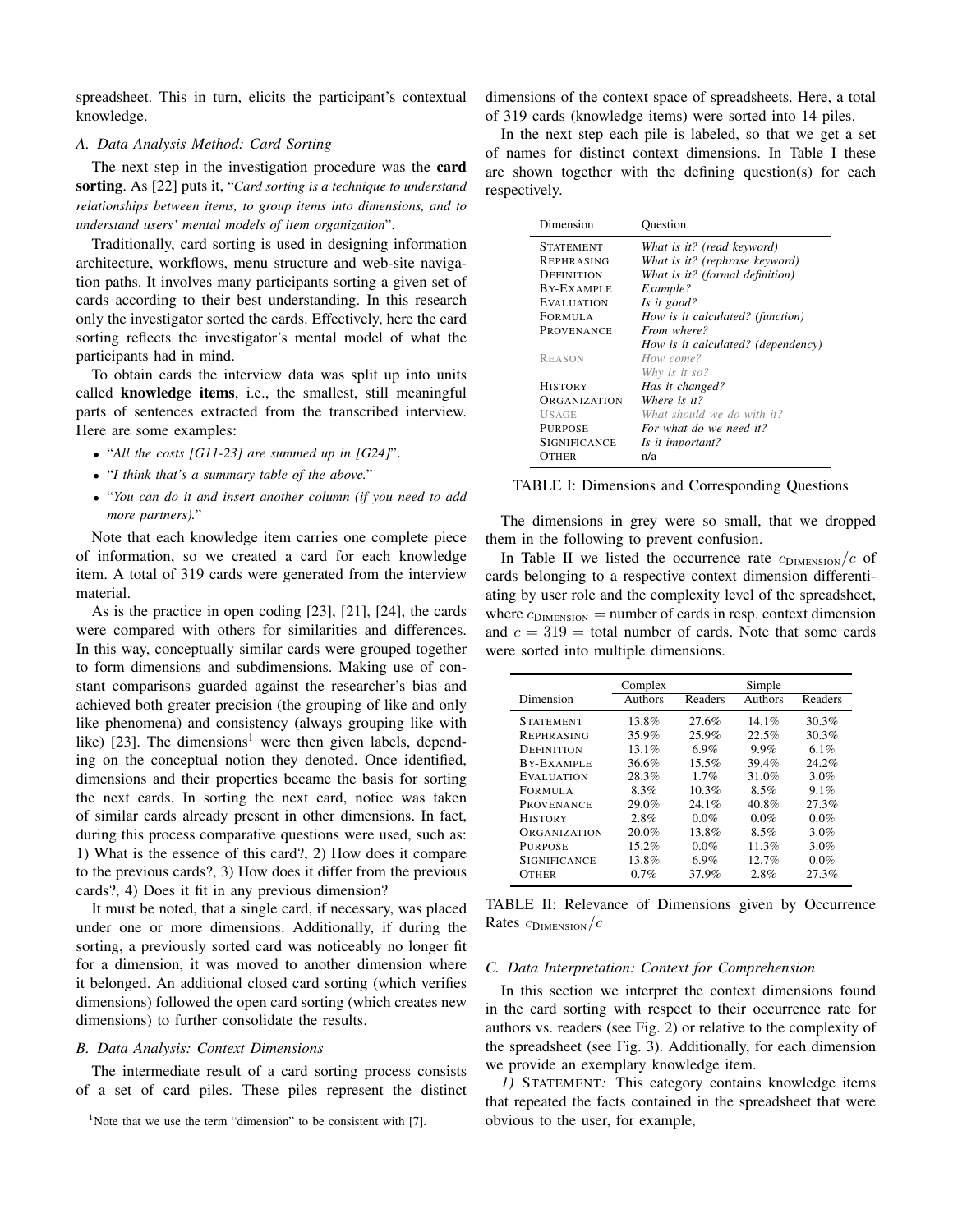

Fig. 2: Context Dimensions wrt. Spreadsheet User Roles

## "*In this project* 90% *of the workload is for RTD.*"

where the according column header read "RTD"<sup>2</sup> and row header "Project".

STATEMENT is used by readers twice as often than by authors independently of the complexity of the spreadsheet. This is not surprising as the spreadsheet in question was unfamiliar to the readers, whereas authors still remembered at least part of it and so they did not want to state the obvious. Note that such a statement can be a mere reading aloud process without any comprehension of what is communicated.

*2)* REPHRASING*:* All knowledge items in this dimension are stating in their own words the facts contained in the spreadsheet that were obvious to the user. This kind of action presumes that the respective fact has been understood. An example is the following, where the first part is a STATEMENT and the second part a REPHRASING:

# "*So* 90 *is the total person-months for Jacobs, it is what the EU would have paid us if the project had been granted.*"

Interestingly, REPHRASING was used more by authors than readers for the complex spreadsheet  $(35.9\% \text{ vs. } 25.9\%),$ whereas it was the other way round for the simple one (22.5% vs. 30.3%). We suspect that authors thought REPHRASING to be an added-value for complex content, whereas the simple content doesn't require this explanation type – being so simple. The readers viewed it differently, choosing REPHRASING as a valuable explanation type. Here, we observe that the authors' context and the readers' contexts differ and thus their assessment do as well.

*3)* DEFINITION*:* This dimension contains all knowledge items that specify or define terminology used in the spreadsheet headers, e.g.,

"*FET is about Future Emergent Technologies, so some visions about future emergent technologies.*"

<sup>2</sup>In EU projects "RTD" abbreviates "Research and Technological Development".

DEFINITIONs were rather rarely given (max =  $13.1\%$ ), but if so, then more by the authors than by the readers – especially for the complex spreadsheet. This indicates that this context dimension also belongs to the ones that would assist readers when interpreting a spreadsheet. Moreover, the inclusion of definitions into a spreadsheet might also be appreciated as added-value even by authors.

*4)* BY-EXAMPLE*:* Here, the set of knowledge items that included examples of specific concepts contained in the given spreadsheets, for instance,

#### "*Demonstration is, for example, to go on fairs.*"

Authors were significantly more able to provide examples than readers. We can derive that examples constitute another context dimension that is missing in spreadsheets. Another interesting point wrt. BY-EXAMPLE is that authors used examples to elaborate the content almost as often for the complex as for the simple spreadsheet. We suspect therefore that they deem examples as an adequate means for explaining spreadsheets in general.

*5)* EVALUATION*:* All knowledge items that contained judgements were collected into this context dimension. Users drew consequences based on their interpretation of the spreadsheet content – for example, they assessed values or did plausibility checks on numbers or said

## "*[P21] - if that's high then we are getting a lot!*"

It helped them to make sense of the data, particularly for decision-making based on this.

Readers most rarely *assessed* values (1.7% vs. 3.0%), while authors did so quite often (28.3% vs. 31.0%). This strongly demos that readers need help when interacting with spreadsheets, since they are often unable to make decisions based on the given values. As we believe that enabling decisionmaking is often a motivation to distribute spreadsheets, the addition of support for this context dimension would be a highly appreciated assistance in spreadsheet use.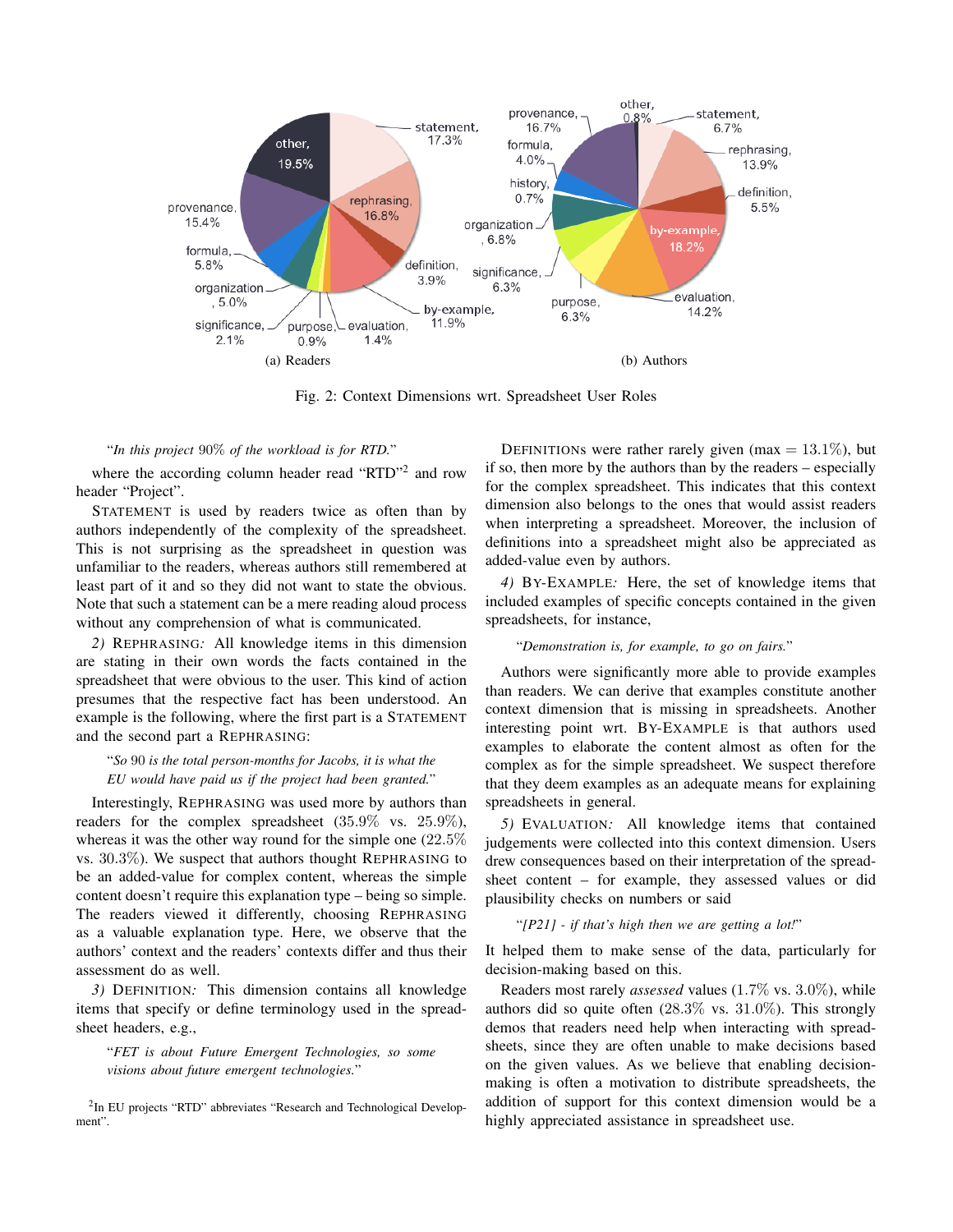

Fig. 3: Context Dimensions wrt. Spreadsheet Complexity

*6)* FORMULA*:* This context dimension encompasses all explanations concerning the computational aspects of formulae, for example,

# "*It [N22] is just multiplied by the person-months, but again it's the same formula as [L22].*"

The precise formula to calculate a value was relatively infrequently selected to explain spreadsheet content ( $max =$ 10.3%). This is astonishing as it is supposed to be the most prominent feature of spreadsheets. We suspect that users consider this a service feature of the spreadsheet software which doesn't carry much weight in terms of comprehending a spreadsheet.

*7)* PROVENANCE*:* Knowledge items were sorted into this context dimension, if they referred to the origin of the spreadsheet content encompassing cell dependencies in formulae, for instance,

# "*It is EU guidelines with their cost model, they have invented for the different entities . . . .*"

It is striking that authors and readers did select PROVE-NANCE as context dimension to explain the complex spreadsheet much alike. On the one hand both kinds of users are able to explain the provenance. On the other hand, it is worth noting that they noticed the information about the data's provenance either present in the spreadsheet or existing in shared background knowledge. Obviously, a formula is relevant for the computation of a certain value (see context dimension FORMULA). But the presentation of the formula in a spreadsheet is also relevant for understanding the coherence of the data. In particular, a print-out of a spreadsheet document (i.e., a ledger sheet) is much less valuable as it loses provenance context. Authors especially value this information facet in formulae.

*8)* HISTORY*:* Knowledge items addressing the historical context of a spreadsheet, i.e., reflections about the creation process of a spreadsheet over time, are gathered here as, for example, this one:

"(It's) just some formulas ... it was inserted after*wards . . . later in the table . . .* "

Since spreadsheets are communication tools, they are often updated and modified by different users, which may result in changes in layout or data – sometimes leaving inconsistent, or even, superfluous information.

Naturally, this information is not reported in the spreadsheet itself and is seldom of big interest. Our spreadsheets didn't have such a long history, so that the score with respect to HISTORY was really low (max  $= 2.8\%$ ).

*9)* ORGANIZATION*:* Here, we collected all knowledge items that concern superficial qualities of the spreadsheet, such as layout, data-format and data arrangement. In the following you find a concrete example:

"*So the spreadsheet starts with the lower table with all the details, and the upper table is main summary, the key figures, and the table on the right is a transition especially made for the EU.*"

This dimension effects the navigation and organizational usability of the spreadsheet, for example giving different colors to those cells where the input is expected (green) or red to those cells that are out of the limit.

Authors note and point out more organizational cues than readers do. As the authors are the creators of the spreadsheet's organization they might want to point out the fine details of their design. Another interesting fact consists in the much higher rate of explanations in the ORGANIZATION context dimension by authors and readers alike for the complex spreadsheet. This means that this kind of organization also represents a valuable context dimension if the content is difficult to understand at once.

*10)* PURPOSE*:* We sorted all knowledge items that included (correct) intentional aspects of spreadsheet content into this context dimension, e.g.

### "*For each partner we need to set up a budget.*"

The PURPOSE context is implicitly hidden or explicitly missing in the spreadsheets as readers do not select this kind of explanation for the complex spreadsheet and only seldom for the simple one (max  $= 3.0\%$ ).